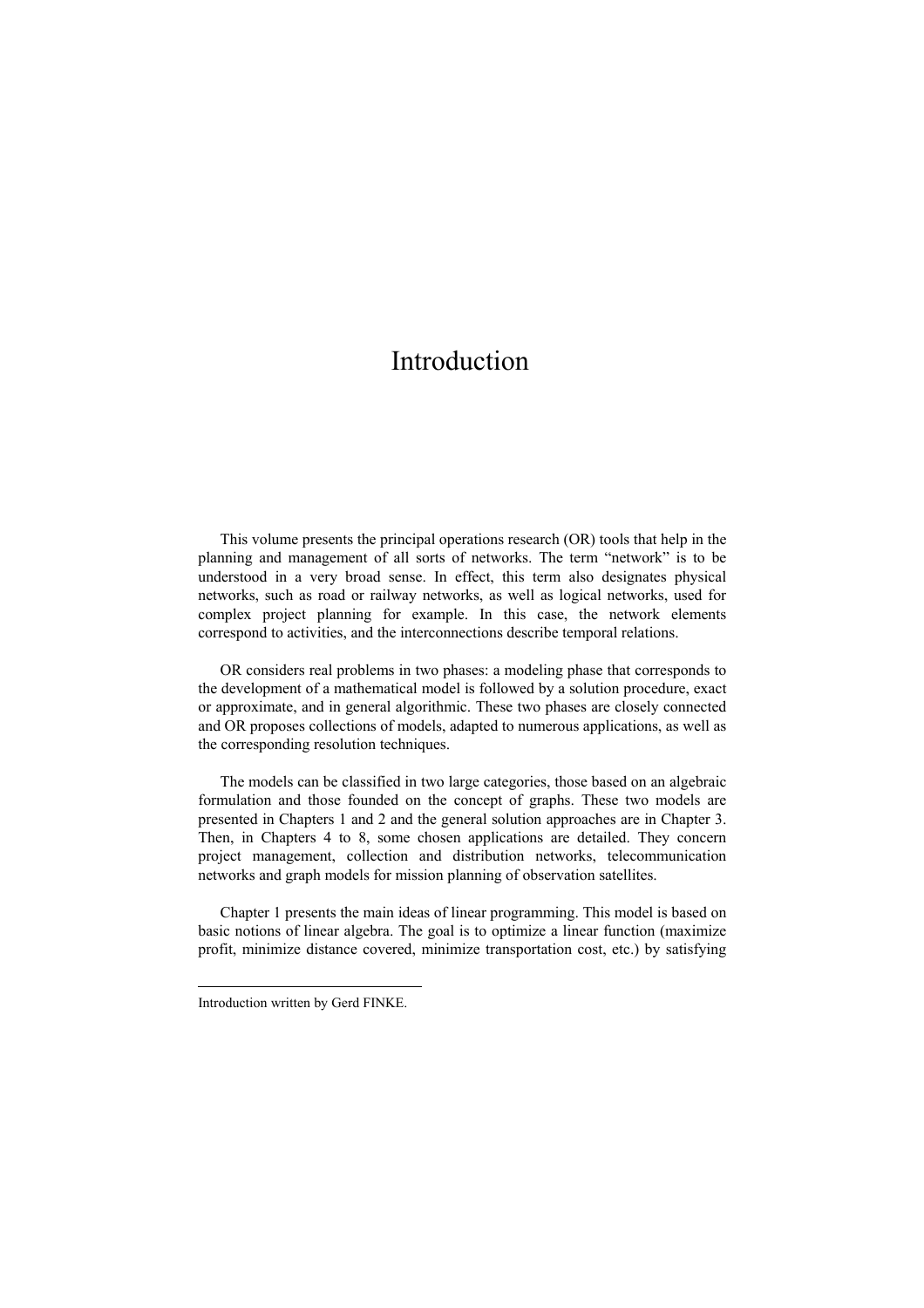## x Operations Research and Networks

certain conditions (constraints). These constraints are linear (equations or inequations) and model the use of finite capacity resources, distance limits, budget restrictions, etc.

The fundamental concepts of linear programming are described: the type of solution (basic solution), duality and the economic interpretation. However, the goal of this chapter is situated more at the level of modeling than developing theory. Software is easily accessible, mostly in standard form. The objective of this chapter is to describe the use of a type of software and to show how the results can be interpreted. Modeling by linear programming is very flexible and enables an efficient solution to the problems, thanks to the simplex algorithm. But there is an essential restriction: fractional value solutions must be accepted. Unfortunately, for many of the problems, discrete variables (of integer values) must be considered and they often take values 0 or 1 indicating a decision (a site, chosen or not, or a resource, used or not). For these integer programming problems, an efficient universal algorithm does not exist. The task of creating a "good" model becomes much more difficult and requires us to exploit the particular structure of the problem.

Graphs are extremely useful structures to describe and understand numerous problems. These impressive modeling tools are detailed in Chapter 2. The graphs are made up of vertices (depots, cities, clients) and of connections between these vertices (routes, cables). Often other information is given, for example the quantity of available merchandise in a vertex and the length or the cost of a connection (edge, arc) connecting two vertices. These graphs, called valued graphs, constitute what are called abstract networks. In this chapter, a large number of examples illustrate the richness of this model. The usual concepts are introduced – paths, trees and flows – with sometimes unexpected applications. Graph theory has created its own algorithmic solution. These procedures can be an alternative to linear programming with integer variables, or even in certain cases give the only possible access to an efficient solution.

Chapter 3 presents the spectrum of diverse solution techniques. Some elements of the complexity theory are given, distinguishing the easy problems, such as linear programming in fractional variables or minimal length paths in graphs, and difficult problems, such as integer linear programming or the traveling salesman problem. Solution techniques are presented, including exact methods (branch and bound, dynamic programming) and, in particular, approximate methods: heuristics and metaheuristics (simulated annealing, tabu method and genetic algorithms).

Chapter 4 addresses the management and scheduling of large projects and, in particular, describes the Program Evaluation and Review Technique (PERT). It is a quite general tool, applicable to complex projects, such as construction of an